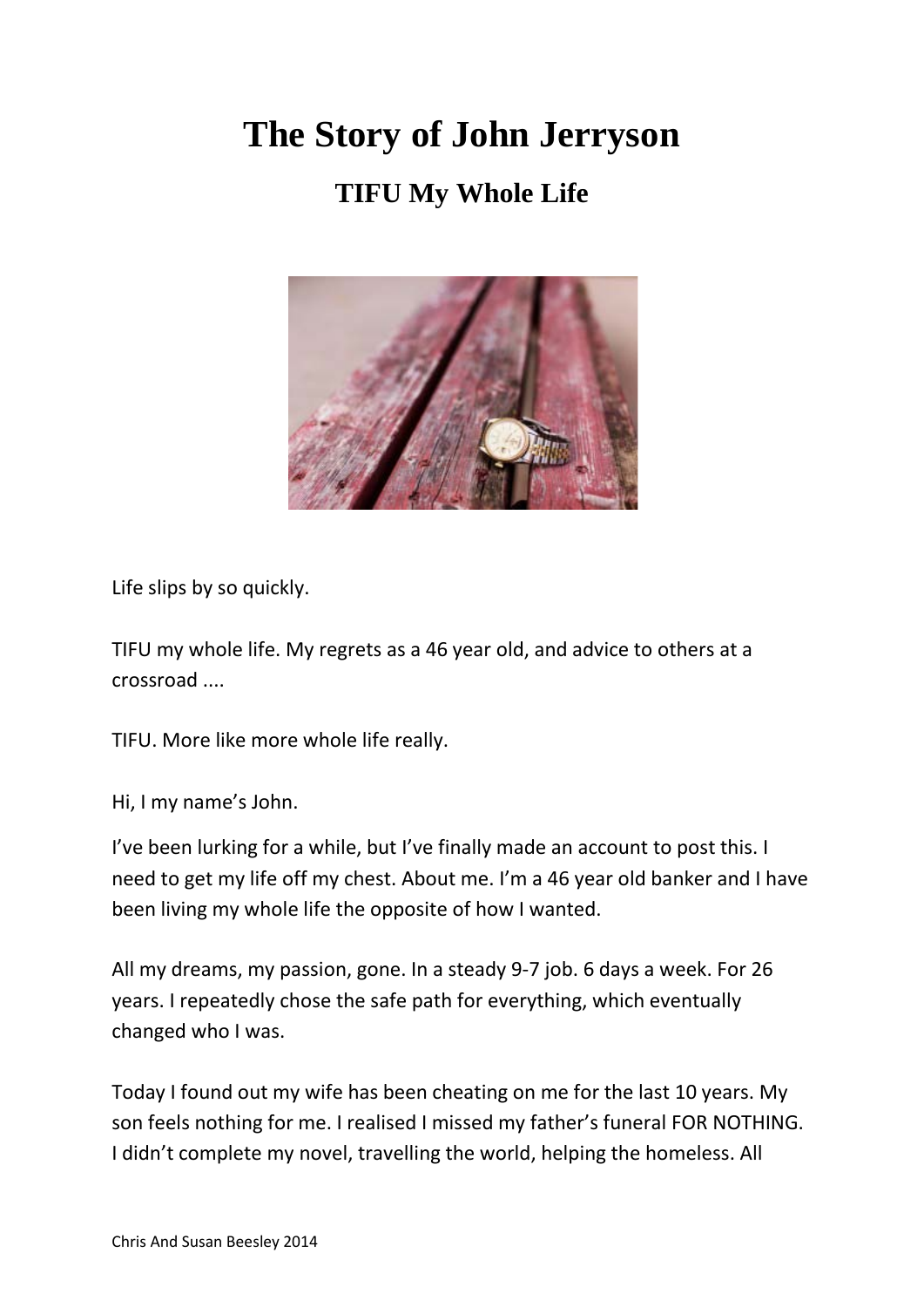these things I thought I knew to be a certainty about myself when i was in my late teens and early twenties. If my younger self had met me today, I would have punched myself in the face. I'll get to how those dreams were crushed soon.

Let's start with a description of me when I was 20. It seemed only yesterday when I was sure I was going to change the world. People loved me, and I loved people. I was innovative, creative, spontaneous, risk-taking and great with people. I had two dreams. The first, was writing a utopic/dystopic book.

The second, was travelling the world and helping the poor and homeless. I had been dating my wife for four years by then. Young love. She loved my spontaneity, my energy, my ability to make people laugh and feel loved.

I knew my book was going to change the world. I would show the perspective of the 'bad' and the 'twisted', showing my viewers that everybody thinks differently, that people never think what the do is wrong. I was 70 pages through when i was 20. I am still 70 pages in, at 46.

By 20, I had backpacking around New Zealand and the Philipines. I planned to do all of Asia, then Europe, then America (I live in Australia by the way). To date, I have only been to New Zealand and the Philipines.

Now, we get to where it all went wrong. My biggest regrets. I was 20. I was the only child. I needed to be stable. I needed to take that graduate job, which would dictate my whole life.

To devote my entire life in a 9-7 job. What was I thinking? How could I live, when the job was my life? After coming home, I would eat dinner, prepare my work for the following day, and sleep at 10pm, to wake up at 6am the following day. God, I can't remember the last time I've made love to my wife.

Yesterday, my wife admitted to cheating on me for the last 10 years. 10 years. That seems like a long time, but i can't comprehend it. It doesn't even hurt. She says it's because I've changed. I'm not the person I was. What have I been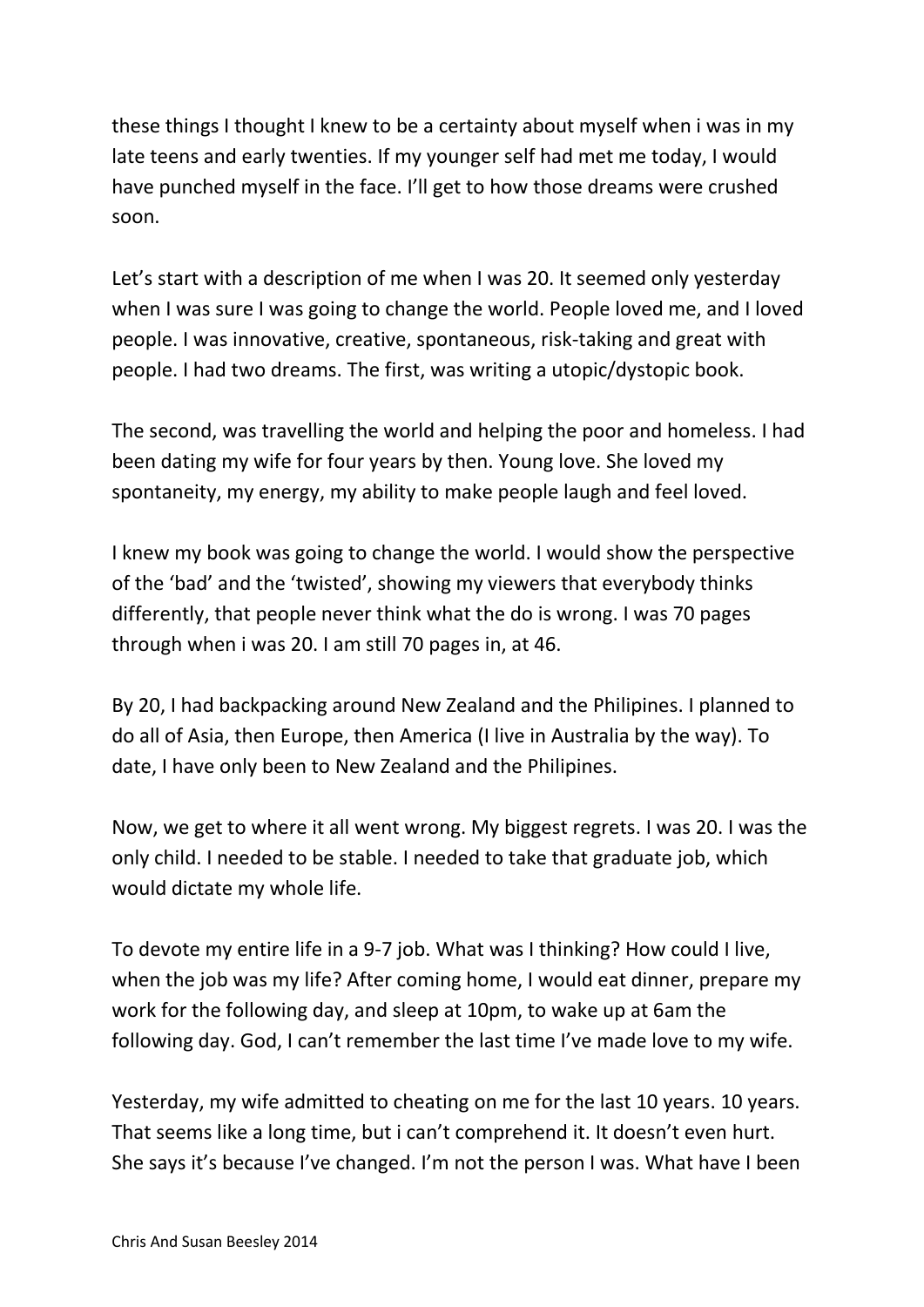doing in the last 10 years? Outside of work, I really can't say anything. Not being a proper husband. Not being ME.

Who am I? What happened to me? I didn't even ask for a divorce, or yell at her, or cry. I felt NOTHING. Now I can feel a tear as I write this. But not because my wife has been cheating on me, but because I am now realising I have been dying inside.

What happened to that fun-loving, risk-taking, energetic person that was me, hungering to change the world? I remember being asked on a date by the most popular girl in the school, but declining her for my now-wife. God, I was really popular with the girls in high school. In university/college too. But i stayed loyal. I didn't explore. I studied everyday.

Remember all that backpacking and book-writing I told you about? That was all in the first few years of college. I worked part-time and splurged all that I had earned. Now, I save every penny. I don't remember a time I spend anything on anything fun. On anything for myself. What do I even want now?

My father passed ten years ago. I remember getting calls from mom, telling me he was getting sicker and sicker. I was getting busier and busier, on the verge of a big promotion. I kept putting my visit off, hoping in my mind he would hold on. He died, and I got my promotion. I haven't seen him in 15 years.

When he died, I told myself it didn't matter that I didn't see him. Being an atheist, I rationalized that being dead, it wouldn't matter anyway. WHAT WAS I THINKING? Rationalizing everything, making excuses to put things off. Excuses. Procrastination. It all leads to one thing, nothing. I rationalized that financial security was the most important thing.

I now know, that it definitely is not. I regret doing nothing with my energy, when I had it. My passions. My youth. I regret letting my job take over my life. I regret being an awful husband, a money-making machine.

I regret not finishing my novel, not travelling the world. Not being emotionally